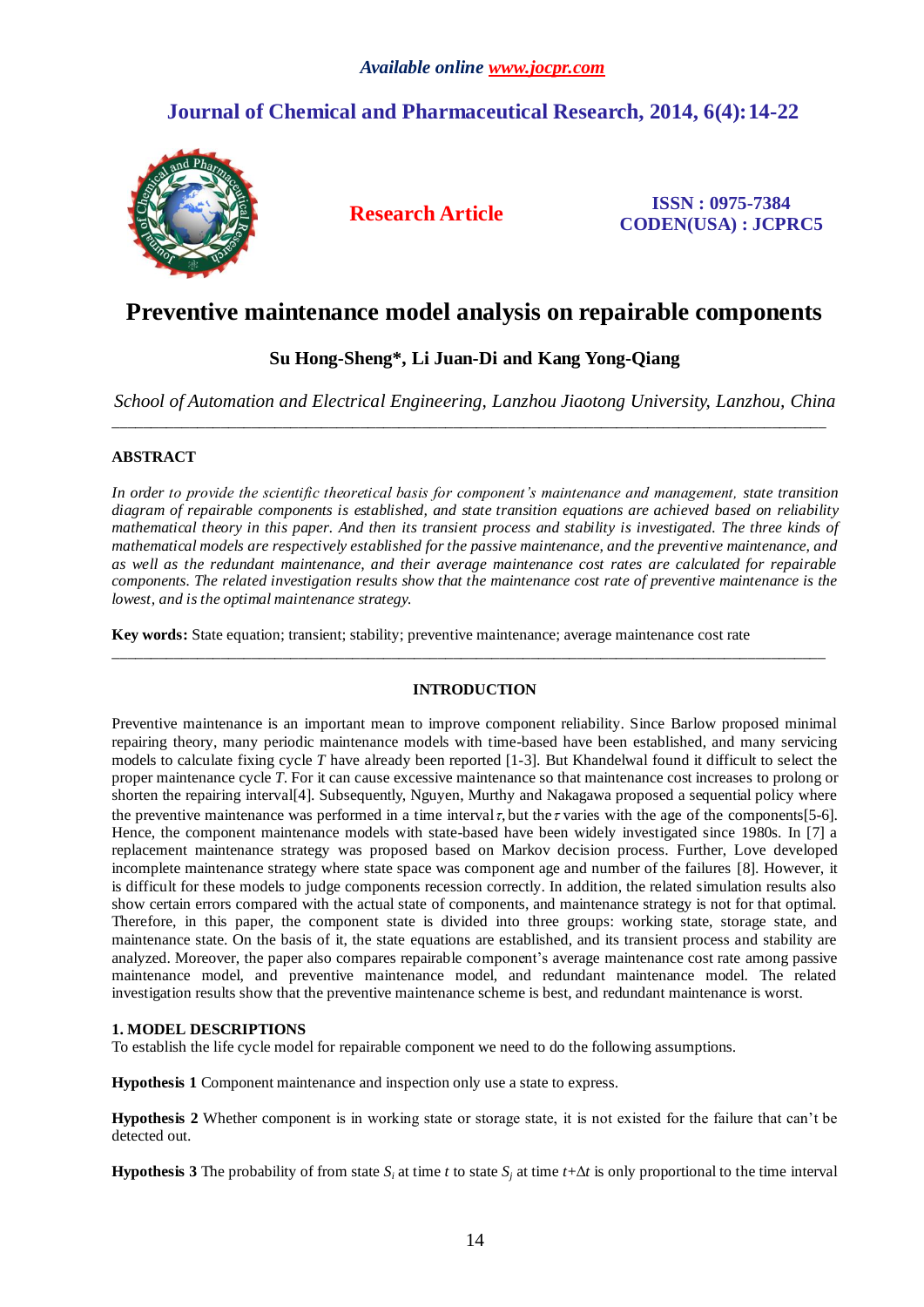$\Delta t$ , the transfer rate is a constant which does not depend on the time *t* and  $\Delta t$ .

**Hypothesis 4** Maintenance will not change failure rate of the component.

**Hypothesis 5** The used failure rate function is the bathtub curve with its first stage and the aging stage being ignored. And so the failure rate is the constant.

*\_\_\_\_\_\_\_\_\_\_\_\_\_\_\_\_\_\_\_\_\_\_\_\_\_\_\_\_\_\_\_\_\_\_\_\_\_\_\_\_\_\_\_\_\_\_\_\_\_\_\_\_\_\_\_\_\_\_\_\_\_\_\_\_\_\_\_\_\_\_\_\_\_\_\_\_\_*

**Hypothesis 6** Preventive maintenance is perfect, i.e., if there are faults detected out during preventive maintenance, and then it would be able to get a timely repair.

According to the assumptions mentioned above, the state transition diagram of the repairable component can be drawn out as shown in Fig. 1.



**Fig. 1: State transition diagram of repairable component**

In Fig.1,  $S_1$  denotes that component is being in storage state, and  $S_2$  denotes that component is in working state, and  $S_3$  denotes the combined state of preventive maintenance and corrective maintenance because preventive maintenance time is considered to be same with corrective maintenance time, here we assume that preventive maintenance can accomplish an eventual substitution before there is an upcoming failure or after a random damage happens, and  $\lambda_1$  is the transition probability from working state to storage state, and  $\lambda_2$  is the transition probability from storage state to working state, and  $\lambda_3 = v_1 + u_1$ , where  $v_1$  and  $u_1$  denote respectively the failure rate and the checking rate of the stored component, and  $\lambda_4 = v_2 + u_2$ , where  $v_2$  and  $u_2$  denote respectively the failure rate and the checking rate of the working component, and  $\mu_1$  is the stored probability after one maintenance;  $\mu_2$  is the used probability after one maintenance.

#### **2. MATHEMATICAL MODEL ANALYSIS**

According to Fig. 1, and reliability theory[9, 10], we can get

$$
\frac{dx_1(t)}{dt} = -(\lambda_2 + \lambda_3)x_1(t) + \lambda_1x_2(t) + \mu_1x_3(t)
$$
\n
$$
\frac{dx_2(t)}{dt} = \lambda_2x_1(t) - (\lambda_1 + \lambda_4)x_2(t) + \mu_2x_3(t)
$$
\n
$$
\frac{dx_3(t)}{dt} = \lambda_3x_1(t) + \lambda_4x_2(t) - (\mu_1 + \mu_2)x_3(t)
$$
\n
$$
x_1(t) + x_2(t) + x_3(t) = 1, \ t \ge 0.
$$
\n(1)

where  $x_1(t)$  denotes the probability of being in the state  $S_1$  at time *t*, and  $x_2(t)$  denotes the probability in  $S_2$ , and  $x_3(t)$ is the probability  $S_3$ . The above differential equations can be written as

is the probability 
$$
S_3
$$
. The above differential equations can be written as  
\n
$$
\mathbf{dx}(t) / dt = A_1 \mathbf{x}(t) + \boldsymbol{\mu}
$$
\n
$$
A_1 = \begin{bmatrix} -d_1 & a \\ b & -d_2 \end{bmatrix}, \quad \mathbf{x}(t) = \begin{bmatrix} x_1(t) \\ x_2(t) \end{bmatrix}, \quad \boldsymbol{\mu} = \begin{bmatrix} \mu_1 \\ \mu_2 \end{bmatrix}. \quad \begin{aligned} d_1 &= \lambda_2 + \lambda_3 + \mu_1, a = \lambda_1 - \mu_1 \\ b &= \lambda_2 - \mu_2, d_2 = \lambda_1 + \lambda_4 + \mu_2 \end{aligned} \tag{2}
$$
\n
$$
x_1(t) + x_2(t) \le 1, \quad t \ge 0; \quad 0 \le \lambda_i < \infty, \quad (i = 1, 2, 3, 4); \quad 0 \le \mu_i < \infty; \quad (i = 1, 2)
$$

According to linear systems theory[11], if the matrix  $A_1$  satisfies  $d_1d_2 - ab > 0$ , the system (2) would be stable. When *t* tends to infinity, the steady state value of system (2) can be written as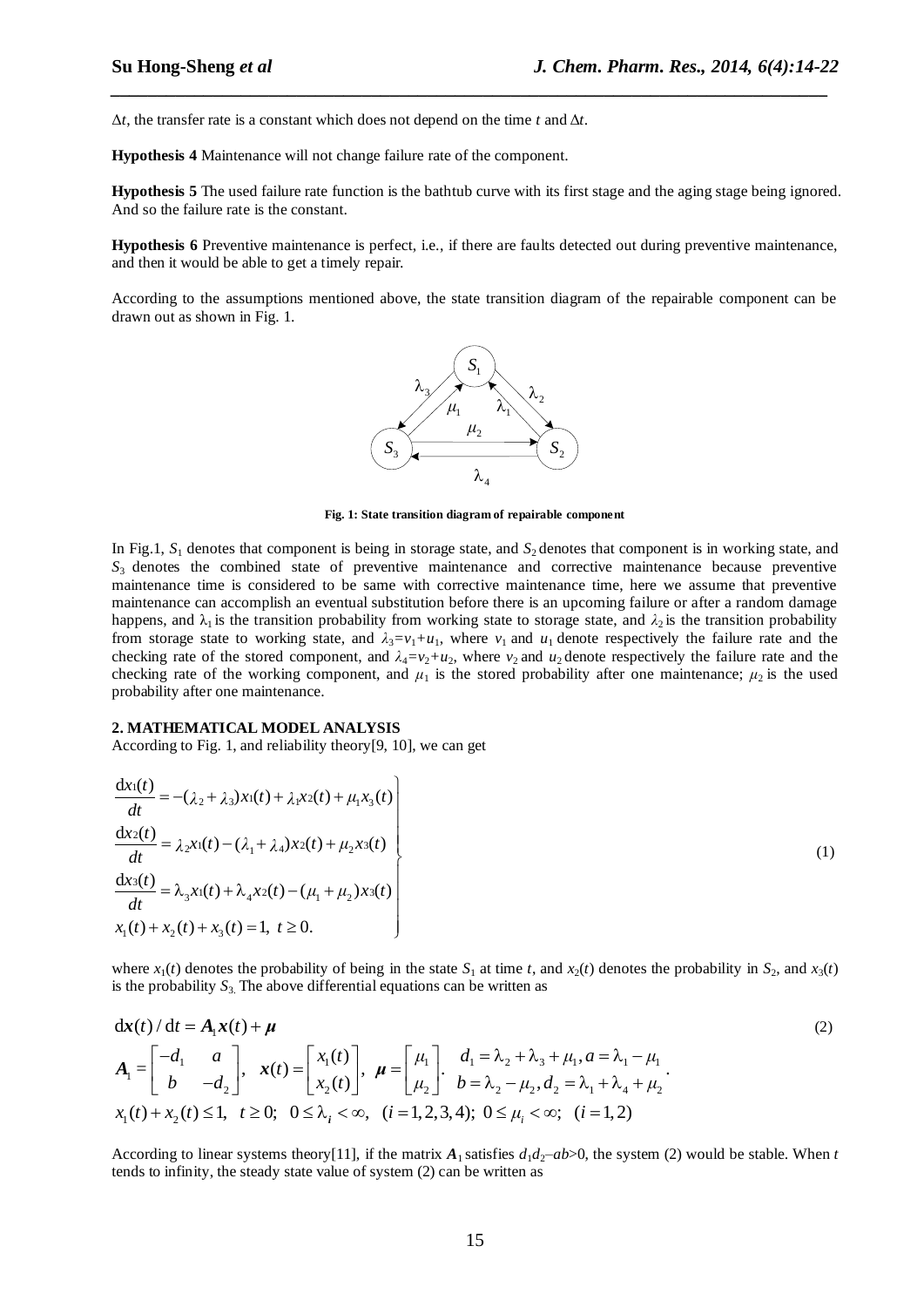$$
\boldsymbol{x}(\infty) = -\boldsymbol{A}_1^{-1}\boldsymbol{\mu} = \begin{bmatrix} x_1(\infty) \\ x_2(\infty) \end{bmatrix}
$$

Thus, the solution of the linear system (2) can be written as

$$
\mathbf{x}(t) = \exp(A_1 t)[\mathbf{x}(0) - \mathbf{x}(\infty)] + \mathbf{x}(\infty)
$$
\n(3)

*\_\_\_\_\_\_\_\_\_\_\_\_\_\_\_\_\_\_\_\_\_\_\_\_\_\_\_\_\_\_\_\_\_\_\_\_\_\_\_\_\_\_\_\_\_\_\_\_\_\_\_\_\_\_\_\_\_\_\_\_\_\_\_\_\_\_\_\_\_\_\_\_\_\_\_\_\_*

Where  $\mathbf{x}(0)$  is the initial value. From (3), the transient process of  $\mathbf{x}(t)$  is mainly decided by matrix exponent function  $exp(A_1t)$ . In other words, it is determined by the eigenvalues of  $A_1$ . The eigenvalues of the matrix  $A_1$  can be resolved by

$$
s_1 = -(d_1 + d_2)/2 - \sqrt{\Delta}/2
$$
  
\n
$$
s_2 = -(d_1 + d_2)/2 + \sqrt{\Delta}/2
$$
  
\nWhere  $\sqrt{\Delta} = \sqrt{(d_1 - d_2)^2 + 4ab} = s_2 - s_1$ 

As  $\Delta > 0$ , the matrix has two different negative eigenvalues. It is easy to known that the  $A_1$  has similarity matrix, i.e., there exists an invertible matrix *P* meeting  $P^{-1}A_1P = B$  which is formed by eigenvectors corresponding eigenvalues of  $A_1$ , and so  $\exp(A_1 t) = P \exp(Bt) P^{-1}[12]$ , where *B* is a diagonal matrix of its diagonal elements being  $s_1$  and  $s_2$ . Then we have ble matrix **P** meeting  $P^{-1}A_1P = B$  which is formed by eigenvectors corresponding eigenvalues<br>  $A = P^{-1}A_1P^{-1}$  (12), where **B** is a diagonal matrix of its diagonal elements being  $s_1$  and  $s_2$ . Then<br>  $\frac{1}{1-s_1}\begin{bmatrix} (d_$ 

$$
\mathbf{a}_{1}, \text{ and so } \exp(A_1 t) = \text{Pexp}(B t) \mathbf{P}^{-1}[12], \text{ where } B \text{ is a diagonal matrix of its diagonal elements being } s_1 \text{ and } s_2. \text{ Then}
$$
\n
$$
\exp(A_1 t) = \frac{1}{\sqrt{s_2 - s_1}} \begin{bmatrix} (d_1 + s_2)e^{s_1 t} - (d_1 + s_1)e^{s_2 t} & a(e^{s_2 t} - e^{s_1 t}) \\ b(e^{s_2 t} - e^{s_1 t}) & (d_2 + s_2)e^{s_1 t} - (d_2 + s_1)e^{s_2 t} \end{bmatrix} = \begin{bmatrix} a_{11}(t) & a_{12}(t) \\ a_{21}(t) & a_{22}(t) \end{bmatrix}
$$

The motion track of  $a_{12}(t)$  and  $a_{21}(t)$  are mainly determined by the  $e^{s2t}$ - $e^{s1t}$ . Its motion curves can be shown as Fig.2.



#### **Fig. 2: Motion curves of non-diagonal elements**

For  $a_{11}(t)$  and  $a_{22}(t)$ , if  $ab>0((d_1-d_2)^2+4ab>0)$ ,  $a_{11}(t)$  and  $a_{22}(t)$  are all monotonically decreasing, its motion curves can be shown as Fig.3. Otherwise, if  $ab < 0$  ( $|d_1 - d_2| > 2\sqrt{-ab}$ ), both of them are not monotonically decreasing, as specified in Tab.1.<br>  $a_{11}(t)$   $a_{22}(t)$ specified in Tab.1.



**Fig. 3: Motion curves diagonal elements(***ab***>0)**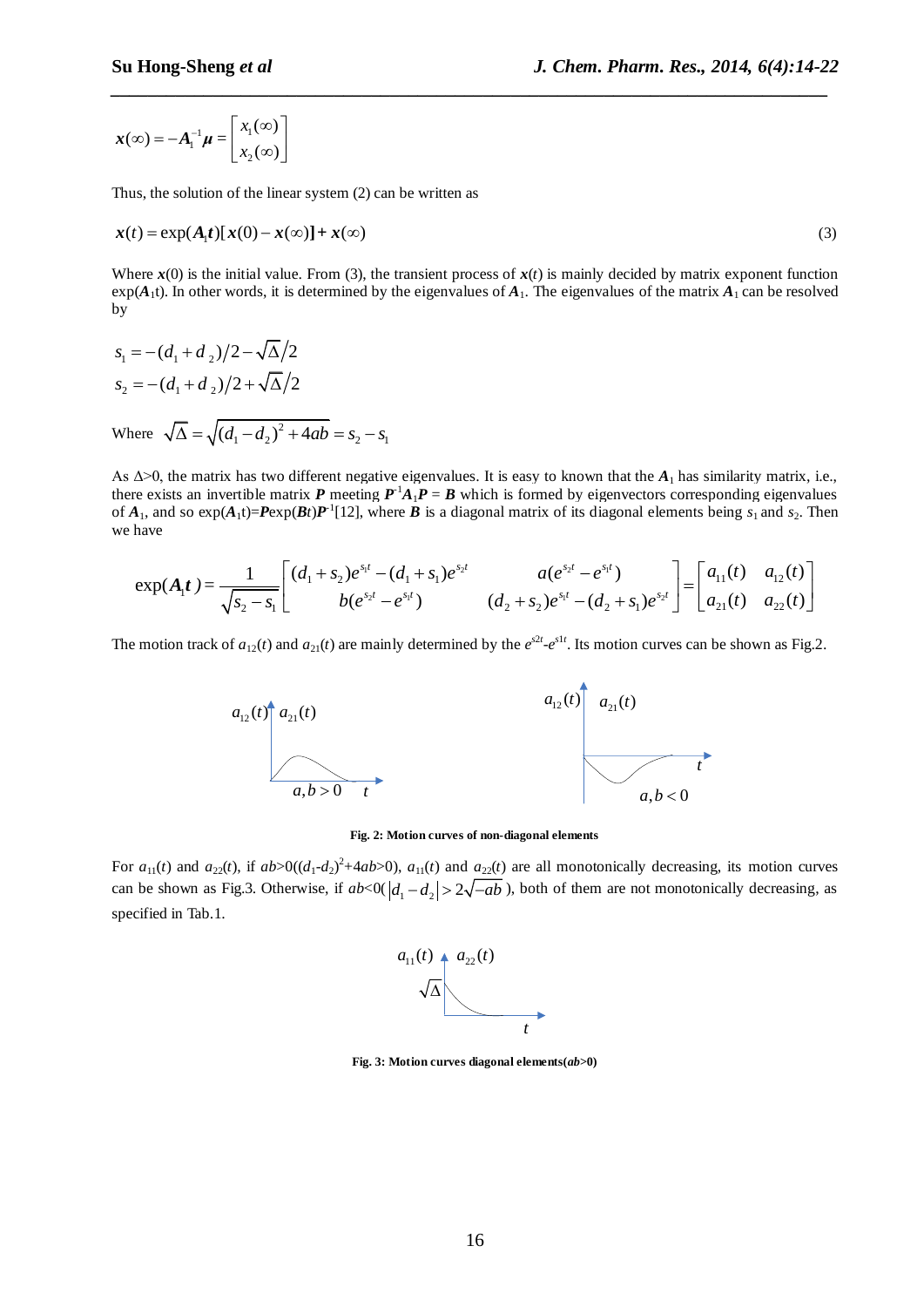*\_\_\_\_\_\_\_\_\_\_\_\_\_\_\_\_\_\_\_\_\_\_\_\_\_\_\_\_\_\_\_\_\_\_\_\_\_\_\_\_\_\_\_\_\_\_\_\_\_\_\_\_\_\_\_\_\_\_\_\_\_\_\_\_\_\_\_\_\_\_\_\_\_\_\_\_\_* **Table 1 Motion curves of diagonal elements(***ab***<0)**



As  $\Delta=0$   $\left|d_1-d_2\right|=2\sqrt{-ab}$  ), the  $A_1$  has two same negative real eigenvalues, that is  $s=s_1=s_2=-(d_1+d_2)/2$ . Clearly,  $d_1 = d_2 \pm 2\sqrt{-ab}$ , and then we have

Clearly, 
$$
d_1 = d_2 \pm 2\sqrt{-ab}
$$
, and then we have  
\n
$$
\exp(A_1 t) = \begin{bmatrix} e^{st} [1 - (d_1 - d_2)t/2] & at e^{st} \\ bte^{st} & e^{st} [1 - (d_2 - d_1)t/2] \end{bmatrix} = \begin{bmatrix} b_{11}(t) & b_{12}(t) \\ b_{21}(t) & b_{22}(t) \end{bmatrix}
$$

For  $b_{12}(t)$  and  $b_{21}(t)$ , their motion curves are mainly determined by the *te*<sup>st</sup>, and is similar as Fig.2. For  $b_{11}(t)$  and  $b_{22}(t)$ , its motion curves are specified as the Tab. 2.



**Table 2 Motion curves of diagonal elements**

As  $\Delta < 0$  ( $|d_1 - d_2| < 2\sqrt{-ab}$ ), the matrix's eigenvalues are two conjugate imaginary roots, i.e.

$$
s_1 = -(d_1 + d_2)/2 - j\sqrt{-\Delta}/2 = \alpha - j\beta
$$
  
\n
$$
s_2 = -(d_1 + d_2)/2 + j\sqrt{-\Delta}/2 = \alpha + j\beta
$$

Thus we have  $exp(A_1t) = P_1 exp(B_1t) P_1^{-1}$ .

$$
S_2 = -(a_1 + a_2)/2 + j\sqrt{-\Delta}/2 = a + j\rho
$$
  
\nThus we have  $\exp(A_1 t) = P_1 \exp(B_1 t) P_1^{-1}$ .  
\nWhere  $P_1 = \frac{2}{a\sqrt{-\Delta}} \begin{bmatrix} 0 & a \\ -\sqrt{-\Delta}/2 & (d_1 + d_2)/2 \end{bmatrix}$ ,  $B_1 = \begin{bmatrix} \alpha & \beta \\ -\beta & \alpha \end{bmatrix}$ ,  $\exp(B_1 t) = e^{\alpha t} \begin{bmatrix} \cos \beta t & \sin \beta t \\ -\sin \beta t & \cos \beta t \end{bmatrix}$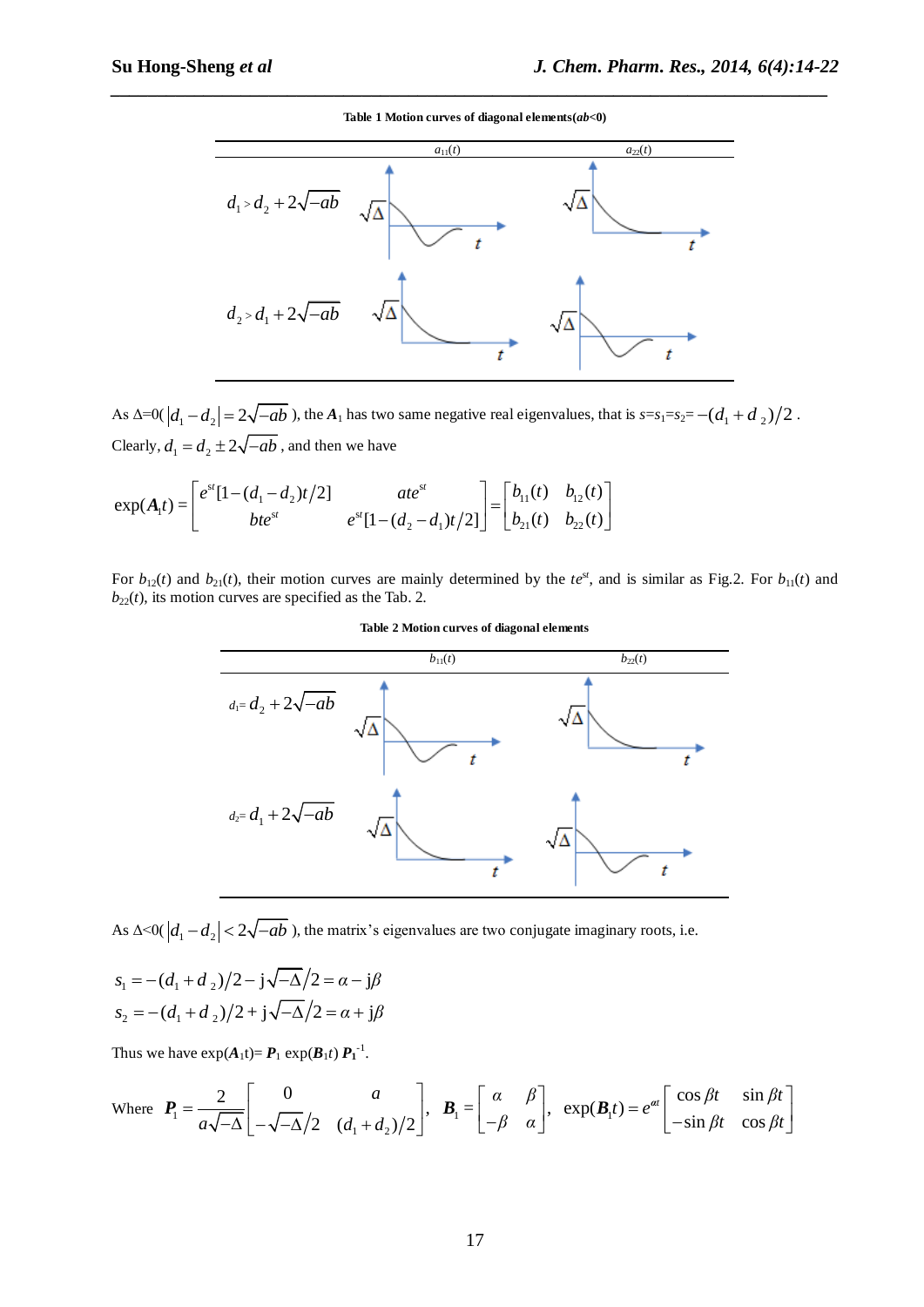And so

And so  
\n
$$
\exp(A_1 t) = \frac{e^{at}}{\sqrt{-\Delta}} \left[ \begin{array}{cc} \sqrt{-\Delta} \cos \beta t - (d_1 - d_2) \sin \beta t & -2a \sin \beta t \\ -2b \sin \beta t & \sqrt{-\Delta} \cos \beta t + (d_1 - d_2) \sin \beta t \end{array} \right] = \left[ \begin{array}{cc} c_{11}(t) & c_{12}(t) \\ c_{21}(t) & c_{22}(t) \end{array} \right]
$$

The motion track of  $c_{12}(t)$  and  $c_{21}(t)$  are mainly determined by the  $e^{\alpha t} \sin \beta t$ . Its motion curves can be shown as Fig.4.

*\_\_\_\_\_\_\_\_\_\_\_\_\_\_\_\_\_\_\_\_\_\_\_\_\_\_\_\_\_\_\_\_\_\_\_\_\_\_\_\_\_\_\_\_\_\_\_\_\_\_\_\_\_\_\_\_\_\_\_\_\_\_\_\_\_\_\_\_\_\_\_\_\_\_\_\_\_*



**Fig. 4: Motion curves of non-diagonal elements**

For 
$$
c_{11}(t)
$$
 and  $c_{22}(t)$ , they can be simplified as  
\n
$$
c_{11}(t) = \frac{2e^{\alpha t} \sqrt{-ab}}{\sqrt{-\Delta}} \sin(\beta t + c), \quad \tan c = \frac{\sqrt{-\Delta}}{d_2 - d_1}
$$
\n
$$
c_{22}(t) = \frac{2e^{\alpha t} \sqrt{-ab}}{\sqrt{-\Delta}} \sin(\beta t + c), \quad \tan c = \frac{\sqrt{-\Delta}}{d_1 - d_2}
$$

Their motion tracks are similar to Fig.4, and the initial phases are different alone.

From what has been discussed above, as long as the eigenvalues of the matrix  $A_1$  possess negative real parts, then  $\lim_{t \to \infty} \exp(A_1 t) = 0$ . In other words, the system (3) is stable. *t*  $\rightarrow \infty$ 

#### **3. STABILITY ANSLYSIS WITH TIME-VARIABLE SYSTEM**

For system (2), if  $A_1$  is independent of time, and whose eigenvalues have negative real parts, the system is then stable. If  $A_1$  relies on time, its stability needs to make study, further. If the checking rates of matrix  $A_1$  change with time while others keep invariant,  $A_1$  can be then written as

$$
A_{\rm l}=A+U(t)
$$

$$
A_1 = A + U(t)
$$
  
where 
$$
A = \begin{bmatrix} -d_3 & a \\ b & -d_4 \end{bmatrix}, \quad \begin{array}{l} d_3 = \lambda_2 + v_1 + \mu_1, a = \lambda_1 - \mu_1 \\ b = \lambda_2 - \mu_2, d_4 = \lambda_1 + v_2 + \mu_2 \end{array}.
$$
 
$$
U(t) = \begin{bmatrix} -u_1(t) & 0 \\ 0 & -u_2(t) \end{bmatrix}
$$

For conveniently analysis, we first make the following definitions.

(1) The mark  $\|\cdot\|$  stands for the norm of vectors or matrices.

(2)  $e^{At}$  can be expressed by  $\varphi_{ij}(t)$ , and  $e^{A(t-\tau)}$  can be expressed by  $\varphi_{ij}(t-\tau)$ ,  $i, j = 1, 2$ 

**Theorem 1**. For linear time-variable system

$$
\mathrm{d} \mathbf{x}(t) / \mathrm{d} t = \left( \mathbf{A} + \mathbf{U}(t) \right) \mathbf{x}(t) \tag{4}
$$

having that  $\int_0^{\infty} (u_1(t) + u_2(t)) dt < \infty$ . If the system  $dx(t)/dt = Ax(t)$  is stable, the system (4) is then stable<sup>[13]</sup>, and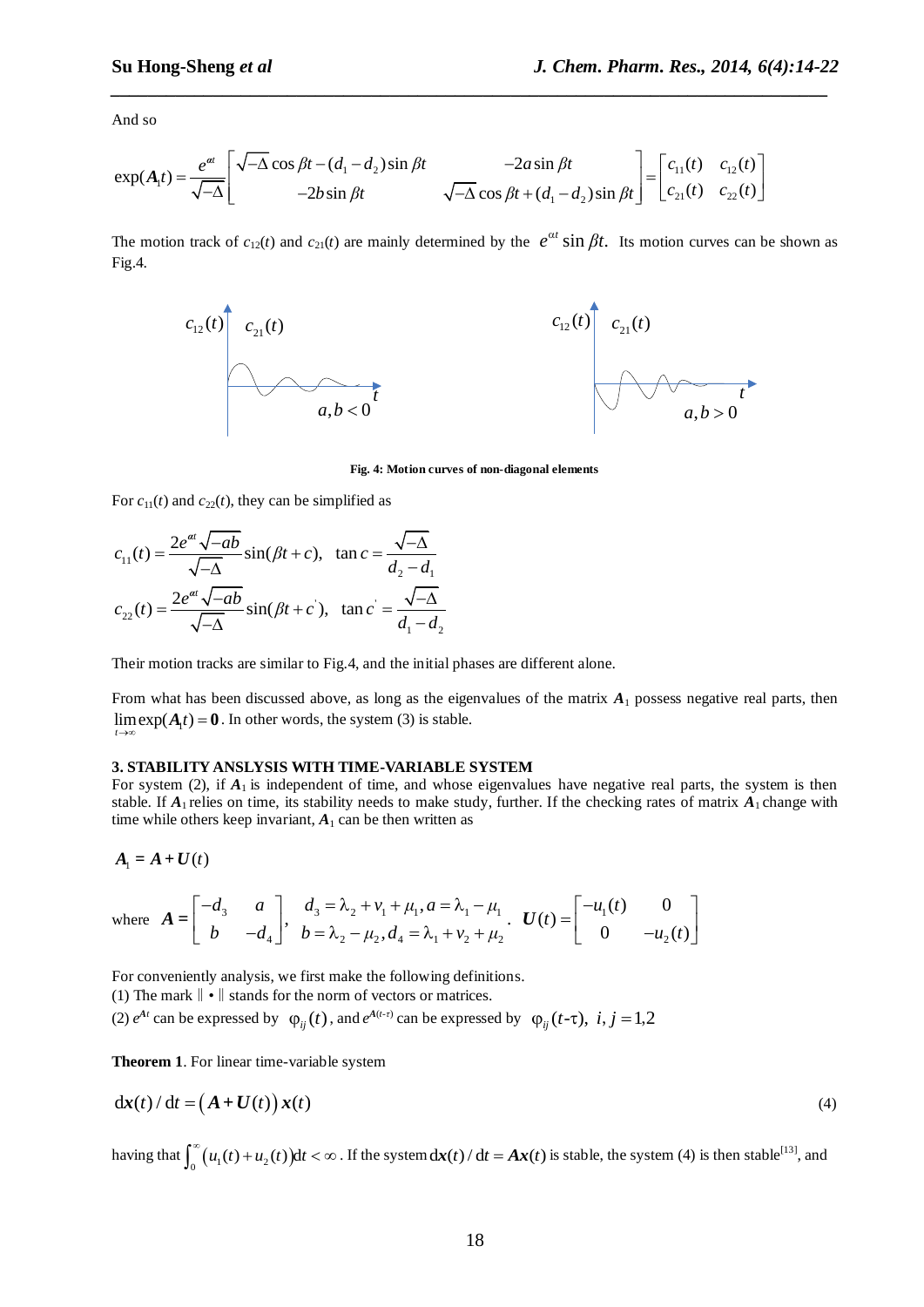if  $dx(t)/dt = Ax(t)$  is asymptotically stable, system (4) is asymptotically stable.

**Proof.** The solution of system (4) is

$$
\boldsymbol{x}(t) = e^{A(t-t_0)}\boldsymbol{x}_0 + \int_{t_0}^t e^{A(t-\tau)}\boldsymbol{U}(\tau)\boldsymbol{x}(\tau)d\tau
$$

Hence, we have

Hence, we have  
\n
$$
\|\mathbf{x}(t)\| \leq \left\|e^{A(t-t_0)}\mathbf{x}_0\right\| + \int_{t_0}^t \left(\sum_{i,j=1}^2 \left|\varphi_{ij}(t-\tau)\right|\right) \left(u_1(\tau) + u_2(\tau)\right) \|\mathbf{x}(\tau)\| d\tau
$$
\n(5)

*\_\_\_\_\_\_\_\_\_\_\_\_\_\_\_\_\_\_\_\_\_\_\_\_\_\_\_\_\_\_\_\_\_\_\_\_\_\_\_\_\_\_\_\_\_\_\_\_\_\_\_\_\_\_\_\_\_\_\_\_\_\_\_\_\_\_\_\_\_\_\_\_\_\_\_\_\_*

Since  $dx(t)/dt = Ax(t)$  is stable, let  $\left\|e^{A(t-t_0)}\right\|$  $\mathbf{0}$  $\left\| e^{A(t-t_0)} \mathbf{x}_0 \right\| \leq K$ , we have 2  $j=1$  $b_{ij} (t - \tau)$ *i*  $|t-\tau| \leq L$  $\sum_{i,j=1}^N \Big|\varphi_{ij}(t-\tau)\Big|\leq I$  $(t_0 \leq \tau \leq t < \infty)$ . Let  $M = max(K, L)$ , so we have

$$
\|\mathbf{x}(t)\| \le M + M \int_{t_0}^t (u_1(\tau) + u_2(\tau)) \|\mathbf{x}(\tau)\| d\tau
$$
\n(6)

Let  $u(\tau) = u_1(\tau) + u_2(\tau)$ , then substituting it into (6), we have

$$
\frac{\|x(t)\|u(t)}{1+\int_{t_0}^t u(\tau)\|x(\tau)\|d\tau} \leq Mu(t)
$$

Then integrating from  $t_0$  to  $t$ , we have

$$
\ln\left(1+\int_{t_0}^t u(\tau)\|\mathbf{x}(\tau)\|d\tau\right) \leq M \int_{t_0}^t u(\tau)d\tau
$$
\n(7)

And so,  $\|\mathbf{x}(t)\|$  can be written as

$$
\|\mathbf{x}(t)\| \le M + M \int_{t_0}^t |u_1(\tau) + u_2(\tau)||\mathbf{x}(\tau)||d\tau \le Me^{M \int_{t_0}^t u(\tau)d\tau}
$$
\n(8)

Hence, if  $\int_0^\infty (u_1(t) + u_2(t)) dt < \infty$ , then  $||x(t)||$  is bounded, system (4) is stable. In another hand, if  $\frac{d\mathbf{x}(t)}{dt} = A\mathbf{x}(t)$  is asymptotically stable, then  $\lim_{t \to \infty} \left\| e^{At} \mathbf{x}_0 \right\| = 0$ , and  $\lim_{t \to \infty} M \int_{t_0}^t u(\tau) d\tau$  $\lim_{t\to\infty}M\int_{t_0}^t u(\tau)\mathrm{d}\tau=$  $0 \times \int_{t_0}^{\infty} u(\tau) d\tau = 0$  ×bounded function =0. Thus, we obtain  $||x(t)|| \le Me^{\frac{M \int_{t_0}^{t} u(\tau) d\tau}} = 0 \times 1 = 0$  $\|x(t)\| \le Me^{M \int_{t_0}^t u(\tau) d\tau} = 0 \times 1 = 0$ .

And therefore, system (4) is also asymptotically stable.

#### **4. MAINTENANCE MODEL ANALYSIS**

In Fig.1, if  $u_1=0$ ,  $u_2=0$ , then  $\lambda_3=v_1$ ,  $\lambda_4=v_2$ , and then, the system (4) shows the passive maintenance. Then equation (2) can be written as

$$
\mathrm{d}\mathbf{x}(t)/\mathrm{d}t = A_{11}\mathbf{x}(t) + \boldsymbol{\mu}
$$
\n(9)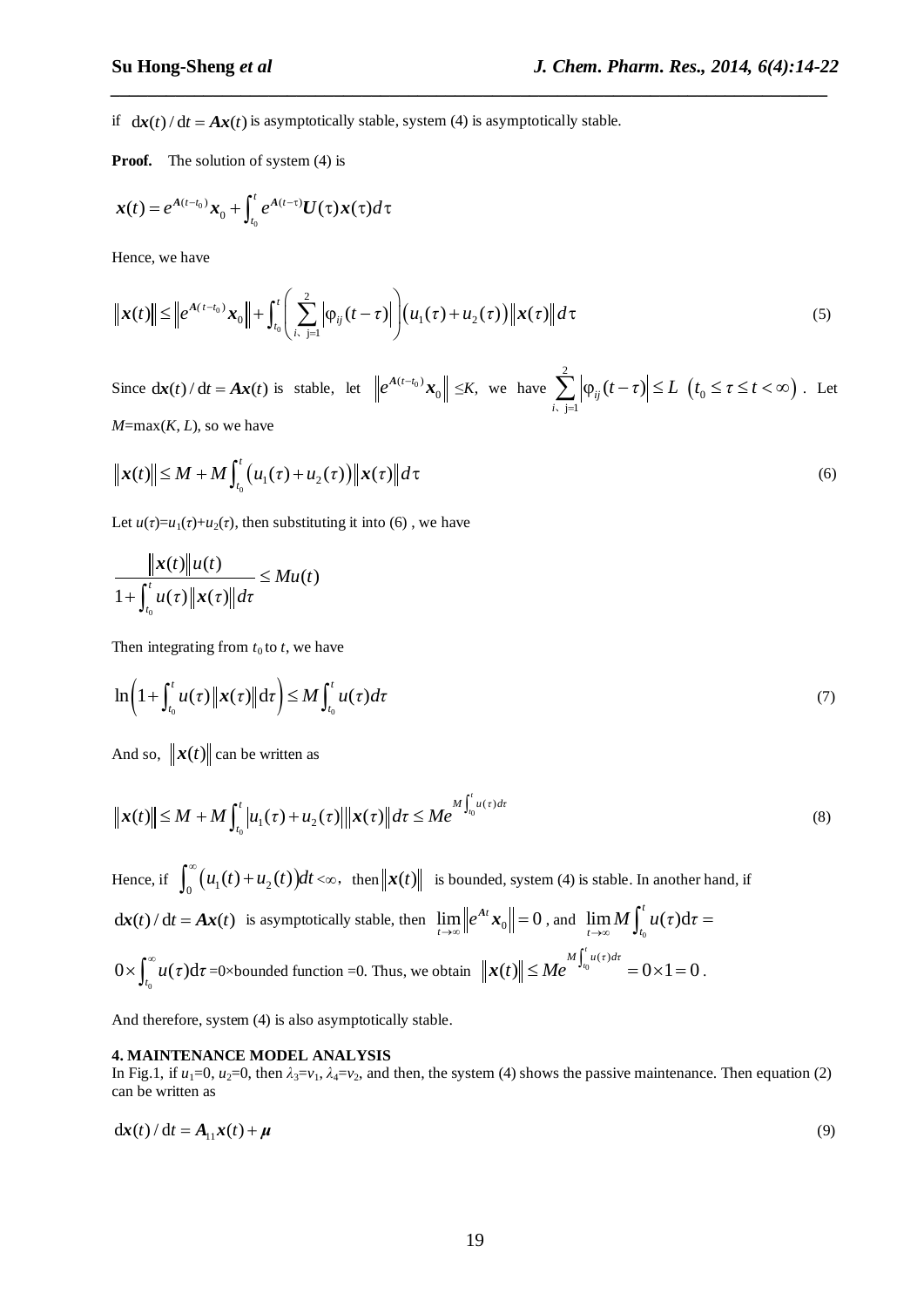**Su Hong-Sheng *et al***  
\n*J. Chem.n Res.*, 2014, 6(*etc.*)  
\nWhere 
$$
A_{11} = \begin{bmatrix} -d_{11} & a \\ b & -d_{22} \end{bmatrix}
$$
,  $x(t) = \begin{bmatrix} x_1(t) \\ x_2(t) \end{bmatrix}$ ,  $\mu = \begin{bmatrix} \mu_1 \\ \mu_2 \end{bmatrix}$ .  $\begin{aligned} d_{11} &= \lambda_2 + v_1 + \mu_1, a = \lambda_1 - \mu_1 \\ b &= \lambda_2 - \mu_2, d_{22} = \lambda_1 + v_2 + \mu_2 \end{aligned}$ .

As 
$$
t \to \infty
$$
, the steady state value of the system is  
\n
$$
x_1(\infty) = \frac{(\lambda_1 + \nu_2)\mu_1 + \lambda_1\mu_2}{(\lambda_1 + \lambda_2)(\mu_1 + \mu_2) + \lambda_1\nu_1 + \lambda_2\nu_2 + \nu_1\nu_2 + \nu_1\mu_2 + \nu_2\mu_1}
$$
\n
$$
x_2(\infty) = \frac{(\lambda_2 + \nu_1)\mu_2 + \lambda_2\mu_1}{(\lambda_1 + \lambda_2)(\mu_1 + \mu_2) + \lambda_1\nu_1 + \lambda_2\nu_2 + \nu_1\nu_2 + \nu_1\mu_2 + \nu_2\mu_1}
$$
\n(10)

*\_\_\_\_\_\_\_\_\_\_\_\_\_\_\_\_\_\_\_\_\_\_\_\_\_\_\_\_\_\_\_\_\_\_\_\_\_\_\_\_\_\_\_\_\_\_\_\_\_\_\_\_\_\_\_\_\_\_\_\_\_\_\_\_\_\_\_\_\_\_\_\_\_\_\_\_\_*

When the system being at steady-state, and in range of time *T*, let the time being in state  $S_1$ ,  $S_2$  respectively be  $T_1$ ,  $T_2$ , and then

$$
T_1 = Tx_1(\infty), \ T_2 = Tx_2(\infty) \tag{11}
$$

Let *C* be a component cost, and  $C_{ml}$  is the component's desired storage cost per unit time, and *N* be the component's expected number of failures on the scope of time *T*, thus we have

$$
N = \int_0^{T_1} v_1 dt + \int_0^{T_2} v_2 dt = T_1 v_1 + T_2 v_2
$$
\n(12)

If a component failure occurs it will be replaced using new one. So average maintenance cost rate during time *T* can be written as

be written as  
\n
$$
f_1 = \frac{C_{m1}T_1 + CN}{T} = C_{m1}x_1(\infty) + C(x_1(\infty)v_1 + x_2(\infty)v_2)
$$
\n(13)

If  $u_1 \neq 0$ ,  $u_2 \neq 0$ ,  $\lambda_3 = u_1 + v_1$ ,  $\lambda_4 = u_2 + v_2$ , Fig.1 stands for the preventive maintenance model of component. When  $t \to \infty$ ,

$$
x_1(\infty) = \frac{(\lambda_1 + \lambda_4)\mu_1 + \lambda_4\mu_2}{(\lambda_1 + \lambda_2)(\mu_1 + \mu_2) + \lambda_1\lambda_3 + \lambda_2\lambda_4 + \lambda_3\lambda_4 + \lambda_3\mu_2 + \lambda_4\mu_1}
$$
  
\n
$$
x_2(\infty) = \frac{(\lambda_2 + \lambda_3)\mu_2 + \lambda_2\mu_1}{(\lambda_1 + \lambda_2)(\mu_1 + \mu_2) + \lambda_1\lambda_3 + \lambda_2\lambda_4 + \lambda_3\lambda_4 + \lambda_3\mu_2 + \lambda_4\mu_1}
$$
  
\n
$$
x_3(\infty) = \frac{(\lambda_2 + \lambda_3)\mu_2 + \lambda_2\mu_1}{(\lambda_1 + \lambda_2)(\mu_1 + \mu_2) + \lambda_1\lambda_3 + \lambda_2\lambda_4 + \lambda_3\lambda_4 + \lambda_3\mu_2 + \lambda_4\mu_1}
$$
  
\n
$$
x_3(\infty) = \frac{\lambda_1\lambda_3 + \lambda_2\lambda_4 + \lambda_3\lambda_4}{(\lambda_1 + \lambda_2)(\mu_1 + \mu_2) + \lambda_1\lambda_3 + \lambda_2\lambda_4 + \lambda_3\lambda_4 + \lambda_3\mu_2 + \lambda_4\mu_1}
$$
 (14)

In the preventive maintenance period, if component is in failure, then we perform minimal repairs (repaired as old). At steady state, during time *T*, the time being in state  $S_1$ ,  $S_2$ , and  $S_3$  is  $T_1$ ,  $T_2$ , and  $T_3$ , respectively. Therefore

$$
T_1 = Tx_1(\infty), \ T_2 = Tx_2(\infty), \ T_3 = Tx_3(\infty)
$$
\n(15)

Let  $C_{m2}$  be the component's desired storage cost per unit time, and  $C_{r2}$  is the minimal repair cost for each time(ignoring minimal repairs' repairing time), and  $C<sub>2</sub>$  be the component's desired preventive maintenance cost per unit time, *N*'be the component's expected number of failures during time *T*, thus

$$
N = \int_0^{T_1} v_1 dt + \int_0^{T_2} v_2 dt = T_1 v_1 + T_2 v_2
$$
\n(16)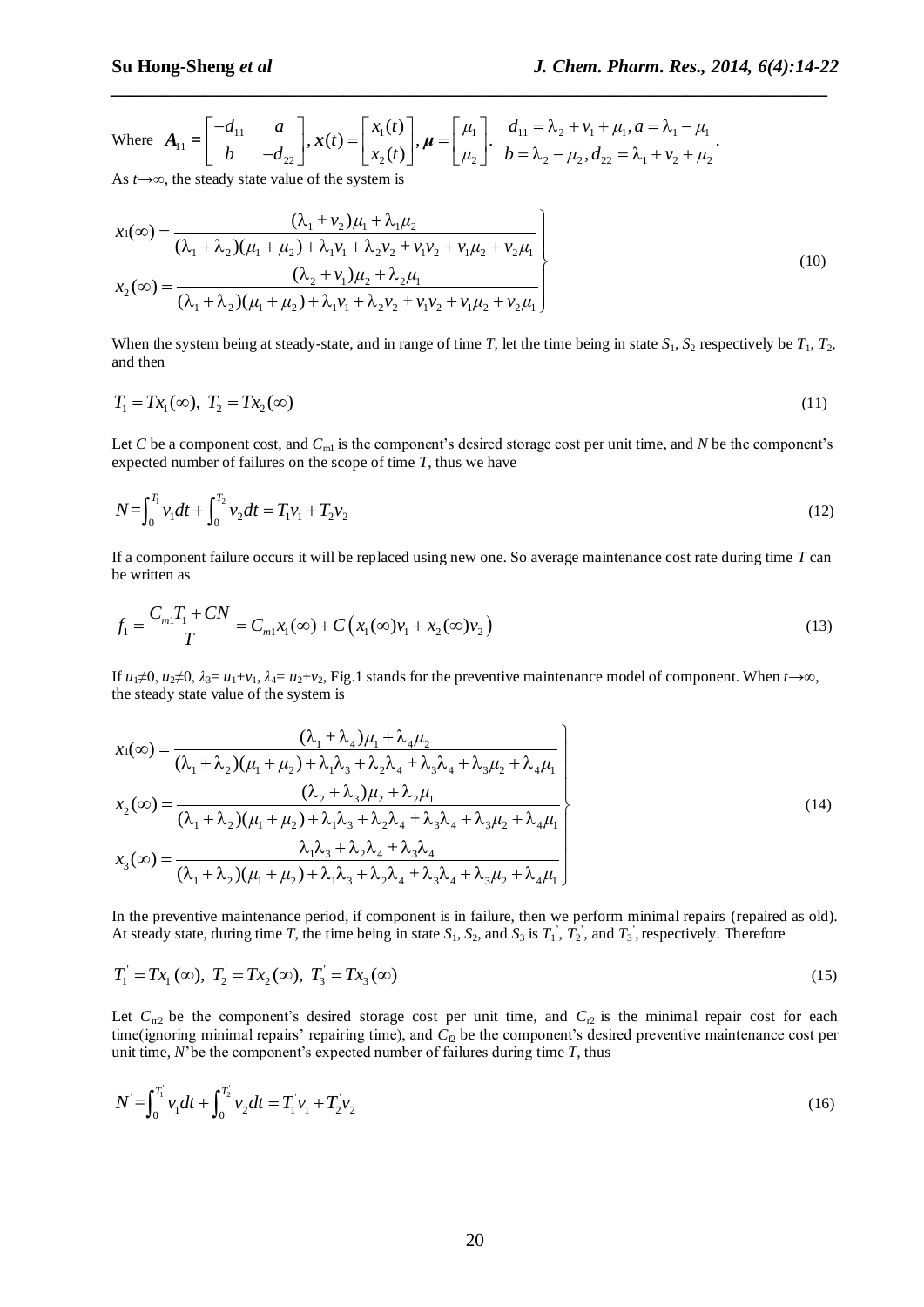So the average maintenance cost rate in *T* can be written as  
\n
$$
f_2 = \frac{C_{m2}T_1^{\prime} + C_{r2}N^{\prime} + C_{f2}T_3^{\prime}}{T} = C_{m2}x_1(\infty) + C_{r2} (x_1(\infty)v_1 + x_2(\infty)v_2) + C_{f2}x_3(\infty)
$$
\n(17)

*\_\_\_\_\_\_\_\_\_\_\_\_\_\_\_\_\_\_\_\_\_\_\_\_\_\_\_\_\_\_\_\_\_\_\_\_\_\_\_\_\_\_\_\_\_\_\_\_\_\_\_\_\_\_\_\_\_\_\_\_\_\_\_\_\_\_\_\_\_\_\_\_\_\_\_\_\_*

When there is redundant spare working component, a state  $S_4$  is increased as shown in Fig.5<sup>[14]</sup>. At this moment,  $S_2$ represents one component in the working state and the other is spare component*. S*4 represents the working component for repairing or entering the warehouse storage, while spare component works.



**Figure 5: The state transition diagram with redundant component**

The state transition equation is

$$
\mathrm{d}\mathbf{x}(t) / \mathrm{d}t = A_{33}\mathbf{x}(t) + \boldsymbol{\mu}_1 \tag{18}
$$

where

$$
\mathbf{dx}(t) / dt = A_{33}\mathbf{x}(t) + \boldsymbol{\mu}_{1}
$$
\n(18)  
\nwhere  
\n
$$
A_{33} = \begin{bmatrix} -d_{11} & a_{1} & a_{2} \\ b & -d_{22} & -\mu_{2} \\ 0 & \lambda_{6} & -d_{33} \end{bmatrix}, \mathbf{x}(t) = \begin{bmatrix} x_{1}(t) \\ x_{2}(t) \\ x_{4}(t) \end{bmatrix}, \boldsymbol{\mu}_{1} = \begin{bmatrix} \mu_{1} \\ \mu_{2} \\ 0 \end{bmatrix}, \boldsymbol{\mu}_{2} = \begin{bmatrix} \lambda_{11} \\ \mu_{2} \\ \lambda_{31} \end{bmatrix}, \boldsymbol{\mu}_{2} = \lambda_{12} + \lambda_{13} + \mu_{13} \boldsymbol{\mu}_{12} = \lambda_{11} + \lambda_{12} + \lambda_{13} + \mu_{14} \boldsymbol{\mu}_{13} = \lambda_{12} + \lambda_{13} + \lambda_{14} + \lambda_{15} + \lambda_{16} + \mu_{24}
$$
\n(19)  
\n
$$
d_{33} = \lambda_{12} + \lambda_{13}
$$
\n(18)

As 
$$
t \to \infty
$$
, the steady state value of the system is  
\n
$$
x_1(\infty) = \frac{(d_{22}d_{33} + \lambda_6\mu_2)\mu_1 + (a_1d_{33} + a_2\lambda_6)\mu_2}{-d_{11}d_{22}d_{33} + a_2b_1\lambda_6 - d_{11}\lambda_6\mu_2 + d_{33}a_1b_1}
$$
\n
$$
x_2(\infty) = \frac{b_1d_{33}\mu_1 + d_{11}d_{33}\mu_2}{-d_{11}d_{22}d_{33} + a_2b_1\lambda_6 - d_{11}\lambda_6\mu_2 + d_{33}a_1b_1}
$$
\n
$$
x_4(\infty) = \frac{-b_1\lambda_6\mu_1 + d_{11}\lambda_6\mu_2}{-d_{11}d_{22}d_{33} + a_2b_1\lambda_6 - d_{11}\lambda_6\mu_2 + d_{33}a_1b_1}
$$
\n
$$
x_3(\infty) = 1 - x_1(\infty) - x_2(\infty) - x_4(\infty)
$$
\n(19)

When being at steady state, during time *T*, let the time being in state  $S_1$ ,  $S_2$ ,  $S_3$ , and  $S_4$  be  $T_1$ <sup>"</sup>,  $T_2$ <sup>"</sup>,  $T_3$ <sup>"</sup>, and  $T_4$ <sup>"</sup>, respectively. Then

respectively. Then  
\n
$$
T_1^{\dagger} = Tx_1(\infty), T_2^{\dagger} = Tx_2(\infty), T_3^{\dagger} = Tx_3(\infty), T_4^{\dagger} = Tx_4(\infty)
$$
\n(20)

Let *C* be component cost, and  $C_{m3}$  be the component's desired storage cost per unit time, and  $C_{f3}$  be the component's desired preventive maintenance cost per unit time, and *N*<sup>"</sup>be the component's expected number of failures during time *T*, thus

time T, thus  
\n
$$
N^* = \int_0^{T_1^*} v_1 dt + \int_0^{T_2^*} v_2 dt + \int_0^{T_4^*} \lambda_7 dt = T_1^* v_1 + T_2^* v_2 + T_4^* \lambda_7
$$
\n(21)